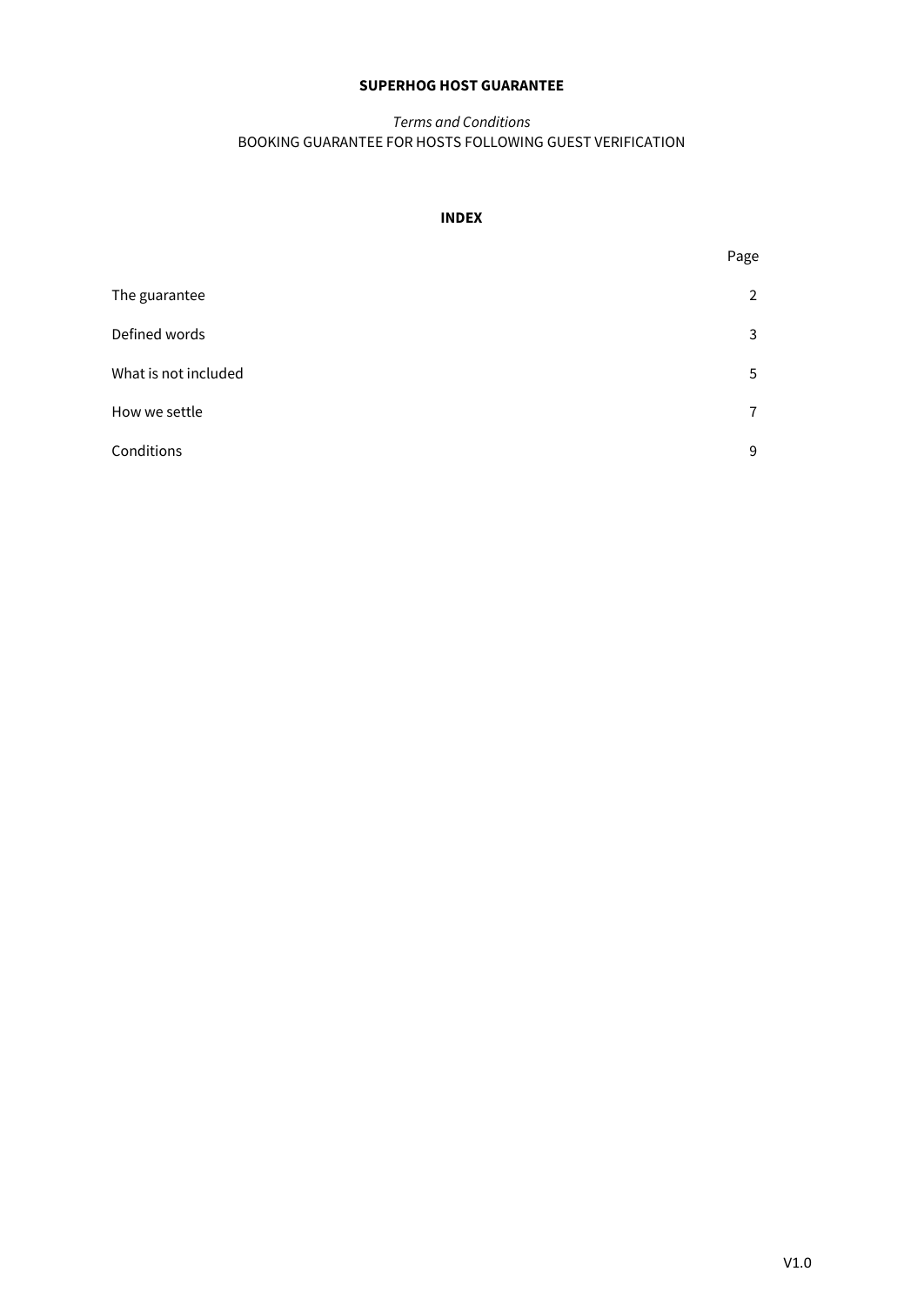## **OUR PROMISE TO HOSTS**

Following a successful **guest verification**, **we** will reimburse **hosts**, up to £1,000,000, for **guest damage**, subject to the terms, conditions, and limitations shown below, as defined in **guarantee limits** or as amended in writing by **us**.

The words and phrases in the **guarantee terms** will always have the same meaning wherever they appear in bold. They are also listed and explained in the "defined words" section.

**Hosts** must comply with all of the requirements and conditions in the **guarantee terms** in order to be eligible to receive any payments from **us**.

The guarantee cover will end automatically once **hosts** are no longer using the SUPERHOG **platform** to facilitate **bookings** and all **guests** must be verified by SUPERHOG.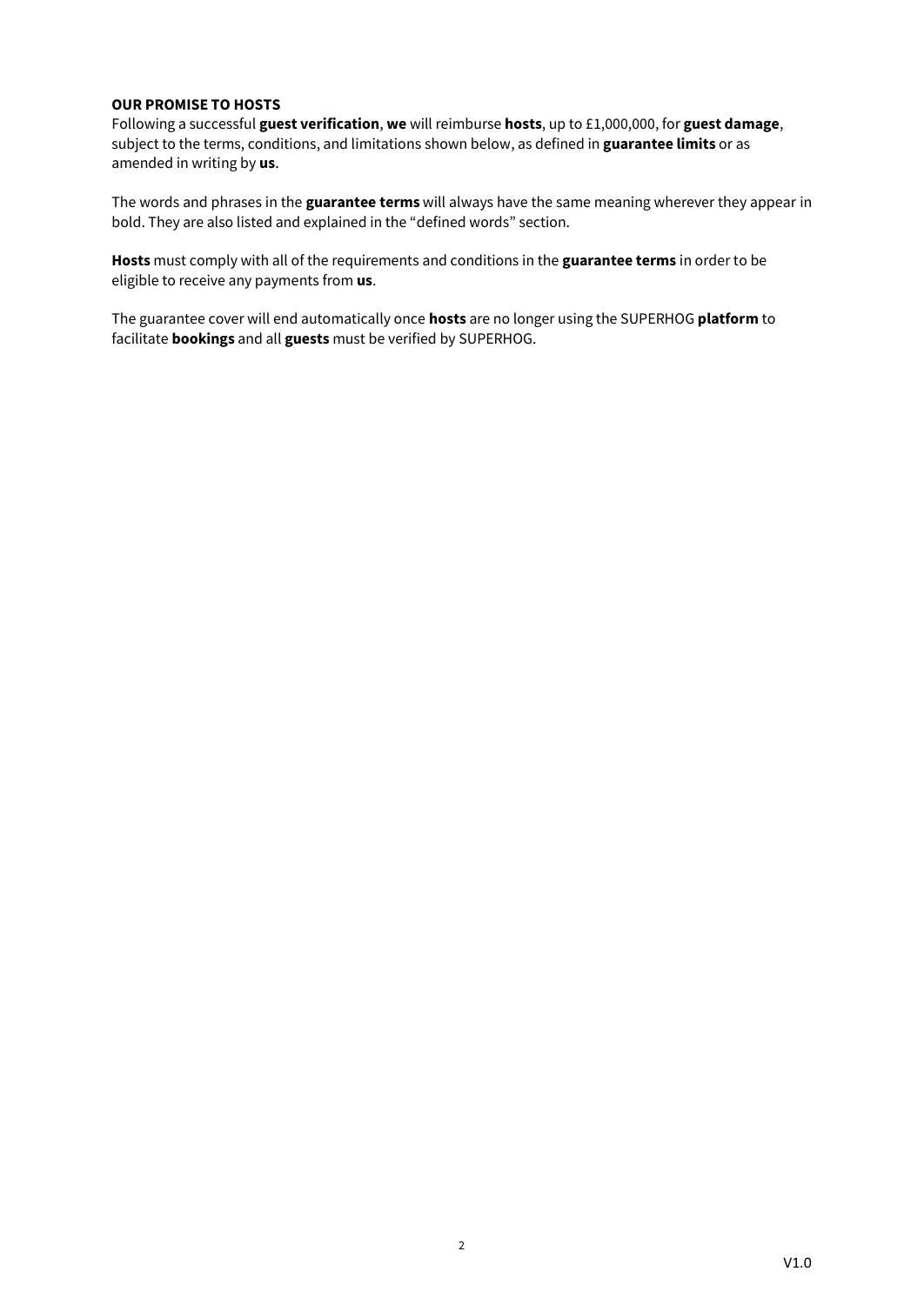#### **DEFINED WORDS**

Whenever a word with a special meaning is used it will be printed in bold type.

#### **Accidental damage**

Sudden, unexpected and visible damage, caused by the **guest(s)**, which has not been caused on purpose.

#### **Art and collections**

Art, antiques and collectables that belong to the **host**. **We** do not include **valuables** within this definition.

#### **Booking**

A confirmed stay by a **guest(s)** at a **home** for an agreed period of time organised through and registered on **our platform**.

#### **Buildings**

Any permanent structure within the grounds of a **home**.

#### **Contents**

Household goods, clothing, and **art and collections** at a **host's home**. **We** do not include **valuables**, **money,**  personal effects, mobile phones or any animals, plants, trees, hedges or **buildings** within this definition.

### **Electronic Data**

Information, facts or programs, stored as or on, created or used on, or transmitted to or from any **electronic media**.

## **Electronic Media**

Computer software, including systems and applications software, hard or floppy disks, CDROMS, tapes, drives, cells, data processing devices or any other media which are used with, electronically controlled equipment.

#### **Guarantee limits**

£1,000,000 per **home** per **booking**, or its equivalent in the currency where the **home** is located, at the exchange rate applicable shown on OANDA.com on the date of payment. Within this £1,000,000 total limit there is a total limit of £100,000 for **contents**.

#### **Guarantee payment request form**

The standard form, accessible by contacting SUPERHOG customer service directly, that a **host** uses to request payment from **us** pursuant to these **guarantee terms**

#### **Guarantee terms**

The terms and conditions of the SUPERHOG guarantee cover as laid out in this document

#### **Guest(s)**

Eligible individuals or families who have agreed to **our** terms and conditions who have organised to stay in a **home** including individuals invited to be present at a **home** by the **guest(s)** during a **booking**.

#### **Guest damage**

Damage to **buildings** and/or **contents** which you have had to repair or replace attributable to the actions or inactions of a **guest(s)**, caused by **accidental damage**, **malicious damage** or **theft**.

#### **Home**

The accommodation at a residential address provided by a **host** to a **guest(s)**.

#### **Host**

Home hosts and renters who create an approved listing of their **home** on **our platform** and are eligible to receive payment under **our** guarantee cover.

#### **Malicious damage**

Damage caused by the deliberate or negligent action or actions of a **guest(s)** during a **booking**.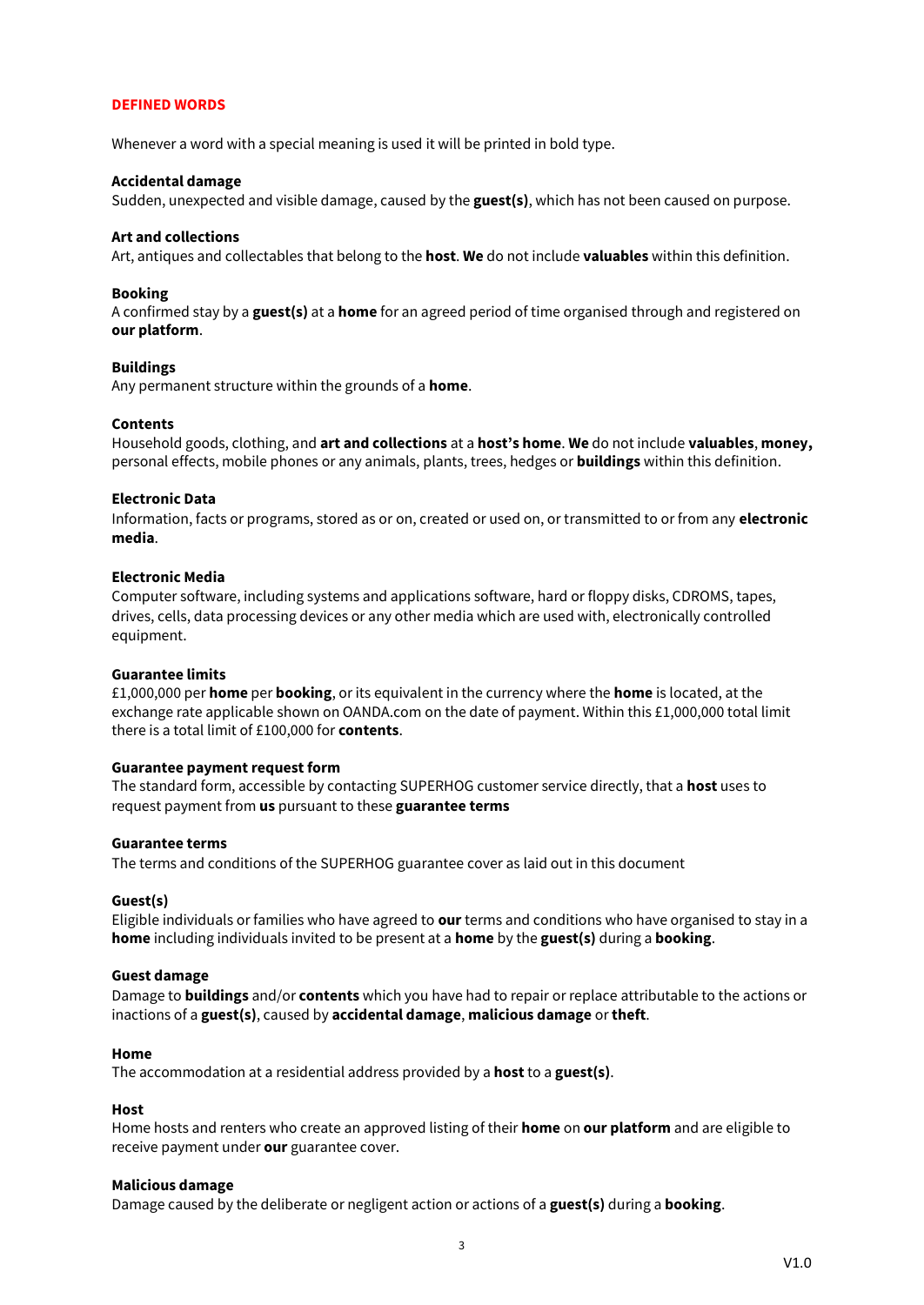# **Money**

Cash, bank and currency notes, cheques, postal orders, travelers' cheques, money orders, crossed bankers drafts, current postage stamps, National Savings Stamps and Certificates, National Insurance Stamps, gift tokens, customer redemption vouchers, travel tickets and luncheon vouchers.

# **Platform**

The online platform accessed via **our** website (www.SUPERHOG.com) or **our** mobile application

# **Theft**

Theft or attempted theft caused or enabled by a **guest(s)** actions or inactions occurring during a **booking**.

# **Underlying insurance**

The annual insurance policy covering **buildings**, that the **host** has purchased which covers the **host's** property and public liability insurance.

# **Valuables**

Jewellery, gemstones, watches, furs and guns which belong to the **host**.

# **Verification**

The process of successfully registering with SUPERHOG and includes checking identities, taking a selfie, connecting to home-sharing profiles and social media accounts.

**We/Us/Our** SUPERHOG Limited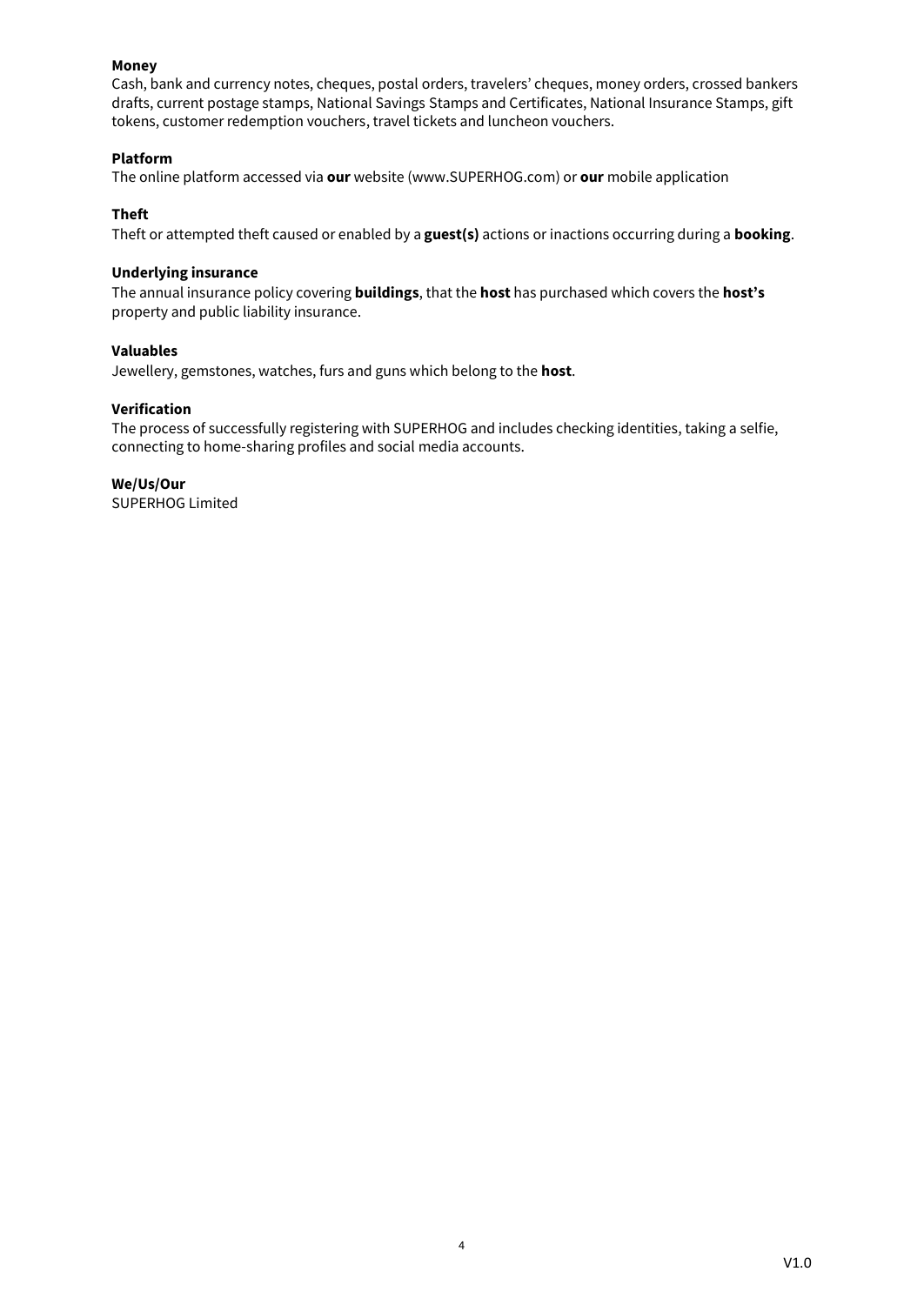### **WHAT IS NOT INCLUDED**

The guarantee will not reimburse **hosts** for any of the following:

- 1. for loss or damage to buildings if the **host** does not have **underlying insurance**;
- 2. for loss or damage which existed before the **home** was used for a **booking**;
- 3. for loss or damage from a **booking** not recorded on **our platform** prior to the **booking**;
- 4. any losses caused by a **guest(s)** after the expiration of the **booking**;
- 5. losses or damages in excess of the **guarantee limit**;
- 6. losses or damage caused by or resulting from any of the following:
	- a. acts where the **guest(s)** does not admit liability unless the damage is **malicious damage** or **theft**;
	- b. natural events, including but not limited to, earthquakes and weather-related events such as hurricanes and tornadoes;
	- c. excessive use of electricity, gas, fuel, water or other utilities provided for the **home**;
	- d. interruption of business, loss of market and/or loss of use;
	- e. mysterious disappearance, loss, or any unexplained loss of **contents**;
	- f. animals, insects, vermin, including injuries to animals, veterinary care, boarding, medications, and all other services associated with animals;
	- g. identity theft or identity fraud;
	- h. actual or threatened malicious use of poisonous biological or chemical materials;
	- i. lack of electricity, fuel, water, gas, steam, refrigerant, sewerage, telephone or internet services due to external factors;
	- j. faulty workmanship, material, construction or design including the process of cleaning, dyeing, repair, alteration, renovation or restoration;
	- k. settling, cracking, shrinking, bulging, or expansion of foundations, floors, pavements, walls, ceilings or roofs;
	- l. corrosion, deterioration, depletion or rusting;
	- m. damp, condensation, fading, frost or anything which happens gradually;
	- n. fungus, mould, mildew, spores or other microorganisms of any type nature or description;
	- o. viruses and disease;
	- p. nuclear reaction or radiation or radioactive contamination;
	- q. any hostile act or act of war, terrorism, insurrection or rebellion;
	- r. corruption of, inability to access, or inability to manipulate, any and all **electronic data**;
- 7. Loss or damage, liability, cost or expense caused by or resulting from wear and tear.
- 8. Any claim or expense caused by or resulting from pollution or contamination.
- 9. Any loss, damage, liability, cost or expense caused by or resulting from rot.
- 10. Any direct or indirect loss or damage caused as a result of the **buildings** being used by the **host** for illegal activities.
- 11. If **hosts**, or anyone acting for **hosts** commits, or attempts to commit fraud, such as false or exaggerated **guest(s) damage**, **we** will reject the **guarantee payment request form** and any subsequent **guarantee payment request forms**. **We** will notify the **host** if **we** do this. Additionally:
	- a. if **we** have made any payments in respect of fraudulent activities **hosts** must repay that sum to **us**.
	- b. if there has been fraudulent activity to secure benefits under this **guarantee terms** this will result in no payment being made.
	- c. **we** may also notify the relevant authorities, so that they may consider criminal proceedings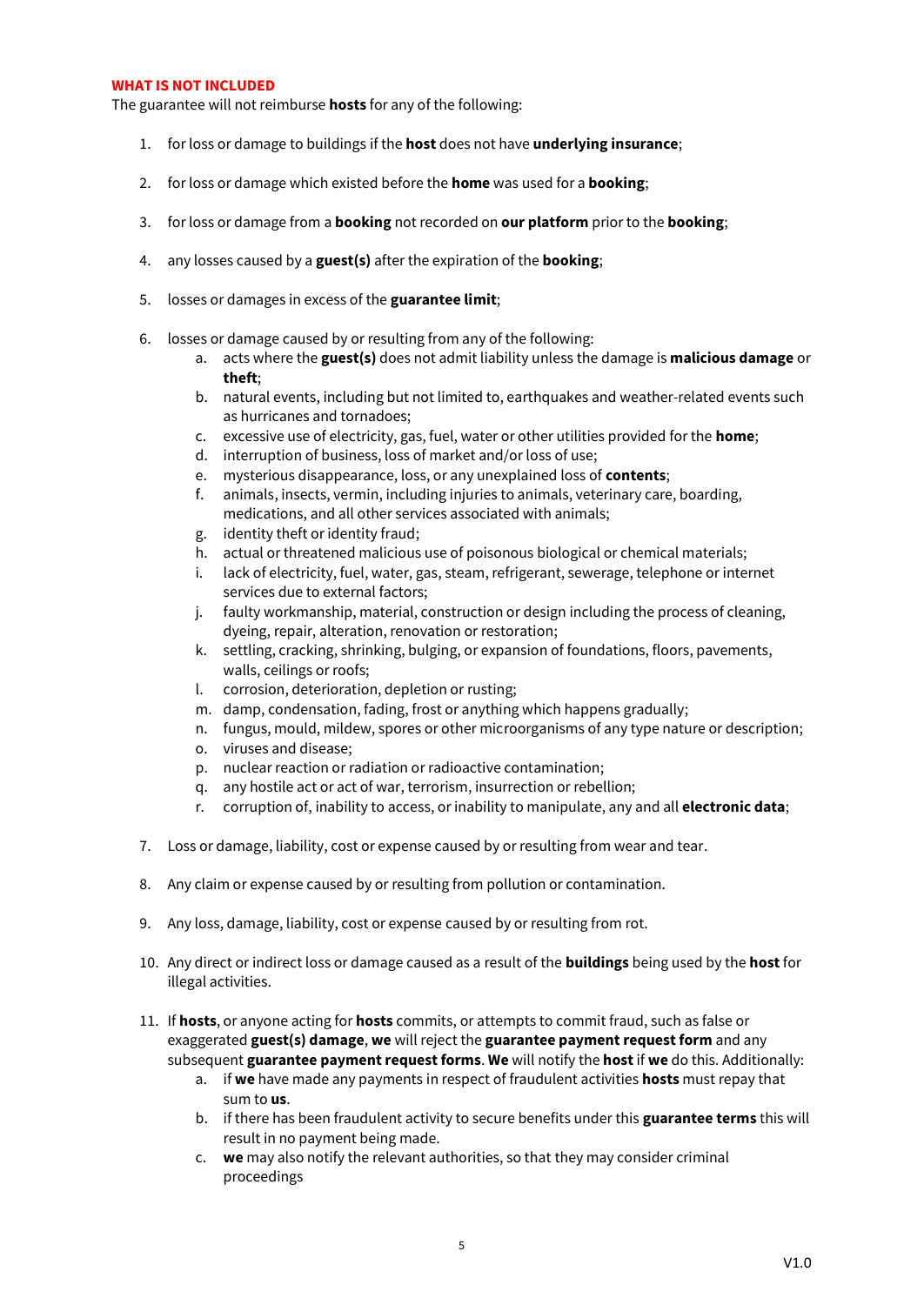- 12. **We** shall not provide any benefit or be liable to provide any benefit under this **guarantee terms** which:
	- a. would breach economic, financial or trade sanctions imposed under the law of the country in which this **guarantee terms** are issued or would otherwise provide benefit, or
	- b. would breach economic, financial or trade sanctions imposed by Canada, the European Union, United Kingdom or the United States of America.
	- c. all other terms provisions and conditions of this guarantee shall have full force and effect.

Any payment **we** make will take into account any recoveries that **hosts** have obtained from any third-party.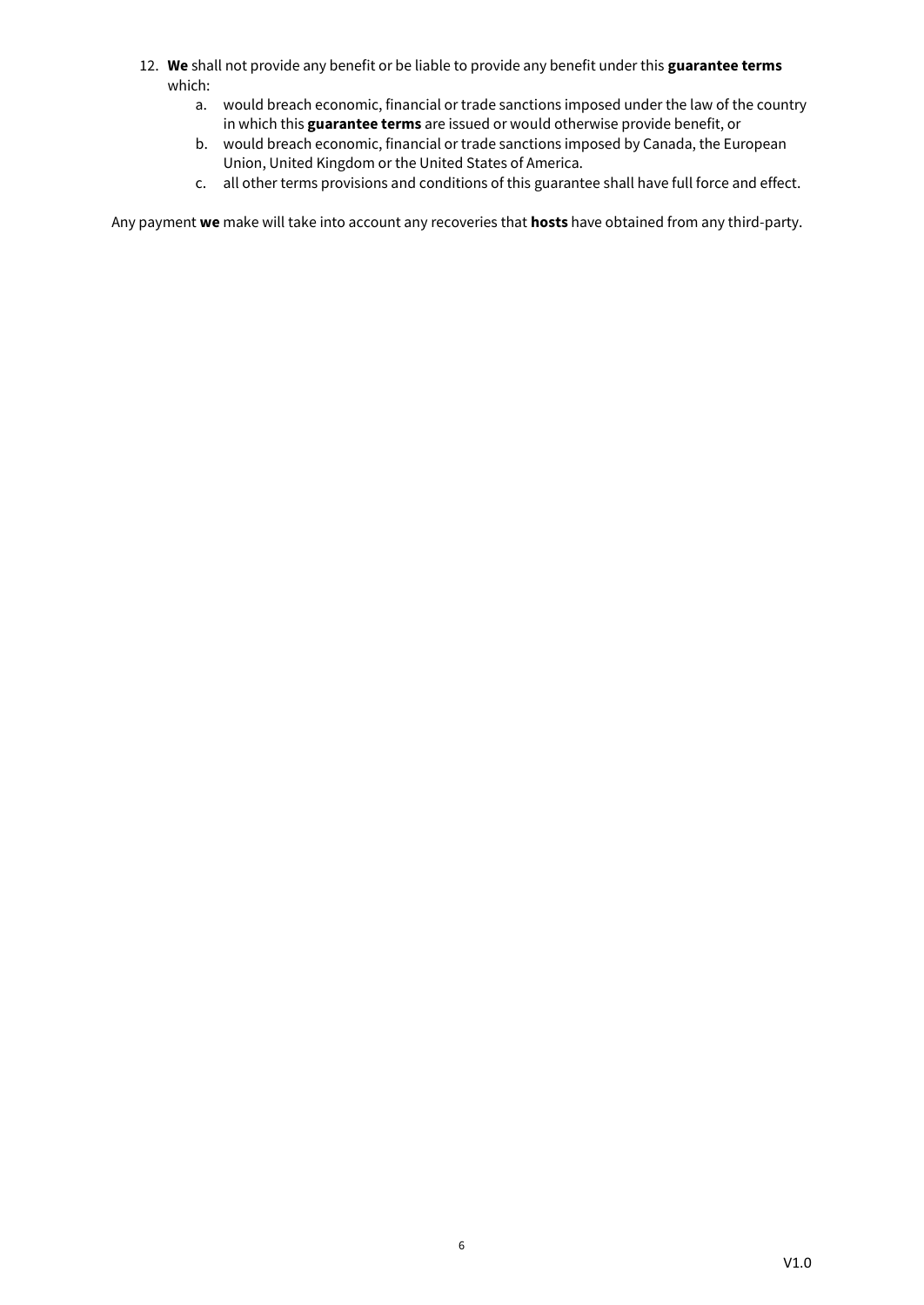## **HOW WE SETTLE – REMIMBURSING THE HOST**

In order to be eligible to obtain payment under these **guarantee terms**, the following conditions must be complied with. **Hosts** failure to fully comply may prevent any reimbursement for **guest damage** being paid. In all cases, the onus will be upon **hosts** to demonstrate that they have complied with the following conditions.

## 1. Mediation

**We** expect **hosts** and **guest(s)** to discuss any **guest damage** between themselves and agree it has been caused during a **booking**.

## 2. Contribution

At a minimum **we** expect **hosts** and/or **guest(s)** to contribute at least £250 towards any instance of **guest damage**.

## 3. Inspection

**Hosts** must inspect their **home** to determine whether there is actual **guest damage** and must confirm they have incurred **guest damage**.

# 4. Contribution toward **accidental damage**

For **accidental damage, hosts** must:

i. ask the **guest(s)** whether they admit to causing **accidental damage** during the **booking**, and ii. ask for a contribution for, or towards, the damage. Any contribution to the damage will be paid to **hosts** directly. If **we** have already made payment **we** will receive the contribution.

If the **guest(s)** do not admit to causing the damage the onus of proof will be on the **host** to demonstrate that damage has occurred during the **booking**.

### 5. **Malicious damage**

i. For all **buildings** and **contents** which are damaged or destroyed due to **malicious damage**, a violation of law or criminal act or misdemeanor and for which **hosts** are filing a **guarantee payment request form**, **hosts** must file a police report listing such **home** and provide SUPERHOG with a copy of such report, certified by the **host** as true and correct.

ii. For **malicious damage** or **theft**, **we** will reimburse **hosts** and pursue a recovery against the **guest(s)** for the value of the damage.

iii. SUPERHOG, or their representatives, reserve the right to contact, and pursue for recovery, all **guest(s)** in instances where **malicious damage** and **theft** have occurred.

### 6. Notification

**Hosts** must notify SUPERHOG within thirty (30) days following the date of termination of the **guest(s) booking** of the **home** of any occurrence of **guest damage**.

No payment will be made for any notification after 30 days. **Hosts** can notify SUPERHOG by contacting customer support directly and completing:

- (a) the **guarantee payment request form**, and
- (b) deliver a signed and sworn proof of loss

### 7. Proof of Ownership

**Hosts** must provide SUPERHOG with proof of ownership of, or legal responsibility for, any **buildings** or **contents** affected by **guest damage** in the form of receipts, quotes, photographs, videos, documents or other customary forms of proof (including, but not limited to, appraisal or valuation forms or notices addressed to the **host**) certified by the **host** as true and correct and reasonably acceptable to the SUPERHOG.

The **guarantee payment request form** states **host's** knowledge and belief as to the following:

- (a) the time, cause and origin of the **guest damage**, and evidence and proof of such loss in the form of receipts, photographs, videos, documents and other verifiable forms of proof.
- (b) furnish a complete inventory of the lost, destroyed, damaged and undamaged property showing in detail the quantities, costs, replacement value, and amount of loss claimed.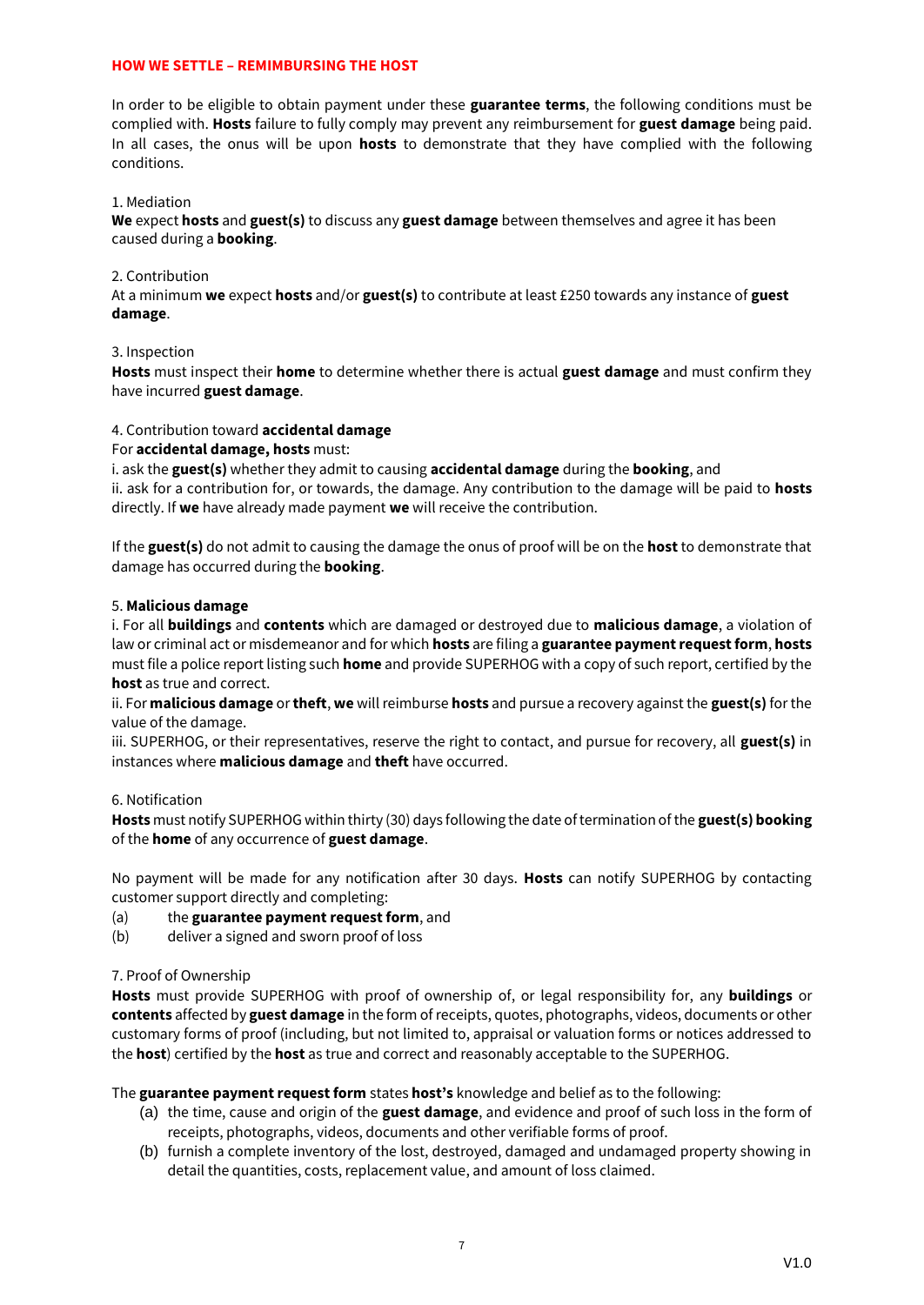## 8. Information requests

**Hosts** must provide SUPERHOG with all information it reasonably requests. **Hosts** must permit SUPERHOG or its designee(s) to make inspections of the **home** at all reasonable times. However, the right to make inspections, the making of inspections, and any analysis, advice, or inspection report will not constitute an undertaking by SUPERHOG to determine or warrant that the damaged **home** is safe. SUPERHOG will have no liability to **hosts** or any other person because of any inspection or failure to inspect.

## 9. Cooperation

**Hosts** must cooperate with SUPERHOG, including signing any documents, and timely responding to any reasonable requests for additional information or documentation that SUPERHOG or its designees may require or request to process the applicable **guarantee payment request form**.

## 10. Protect damaged property

**Hosts** must protect and preserve damaged property from further loss or damage.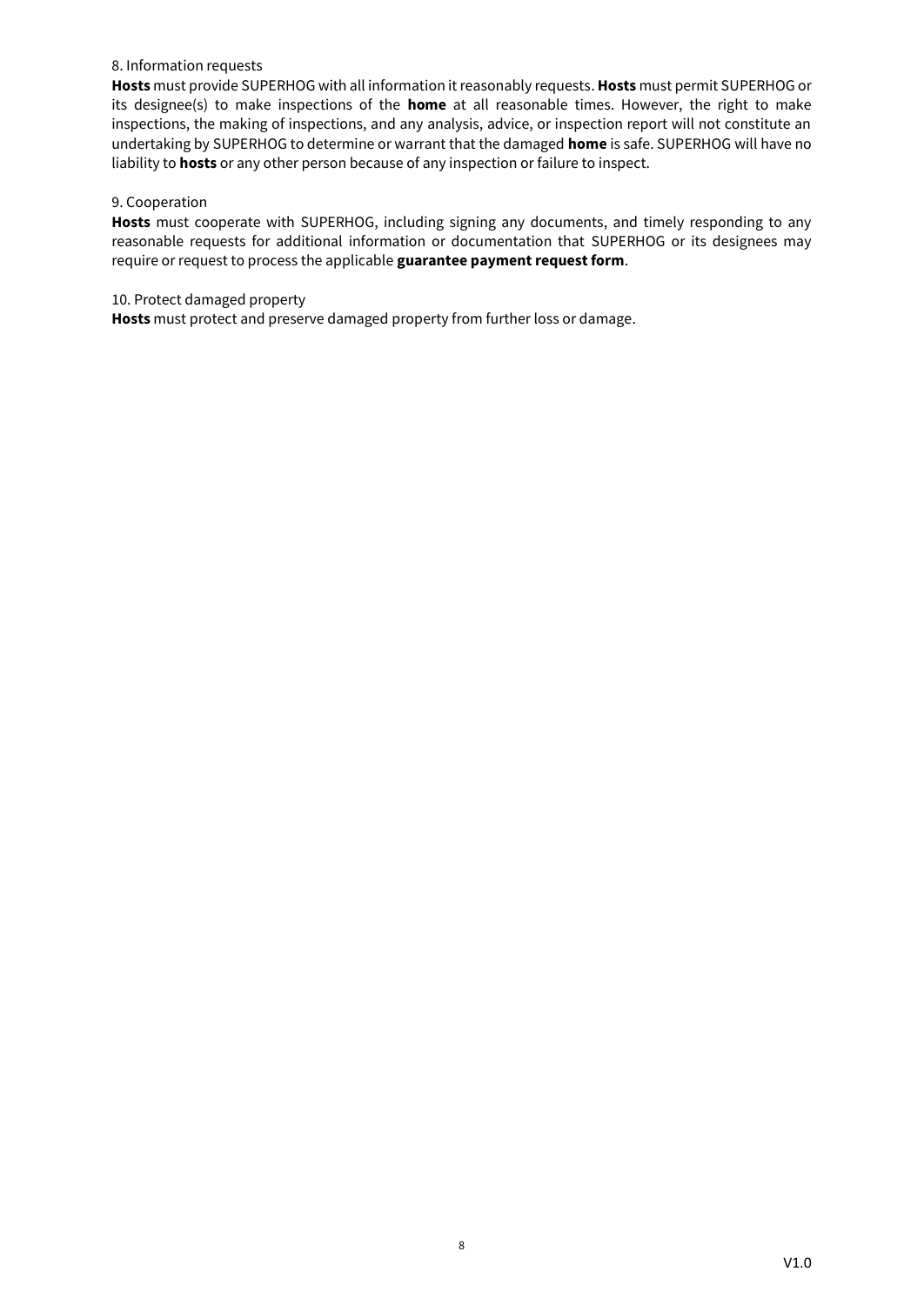# **CONDITIONS**

# Acknowledgments and agreements by **hosts**

# 1. Purpose of the guarantee

**Hosts** acknowledge and agree that:

- i. We provide **hosts** with the SUPERHOG Host Guarantee based on the verification work we have performed. Our guest verification ensures without doubt that certain acts will not be committed.
- ii. These SUPERHOG **guarantee terms** are not intended to constitute an offer to insure, do not constitute insurance or an insurance contract, and do not take the place of insurance obtained or obtainable by you. Furthermore, these **guarantee terms** are not an insurance service agreement as defined in a standard ISO renter's or homeowner's insurance policy.
- iii. SUPERHOG reserve the right to independently investigate (or to have independently investigated) at our sole discretion and expense, the facts and circumstances of a payment request set forth in any **guarantee payment request form** that **hosts** file with SUPERHOG, notwithstanding delivery of all information and materials that are required.

# 2. **Hosts**/**Guest(s)** communications

**Hosts** acknowledge and agree that when requesting a payment under this guarantee cover, they give SUPERHOG consent to review all communications between **hosts** and **guest(s)**, on and off platform.

# 3. Offsetting

**Hosts** acknowledge and agree that SUPERHOG reserves the right, at any time, to offset or deduct from the amounts payable or paid by SUPERHOG to **hosts** under these **guarantee terms**, any amounts that it may have in its possession, or to subsequently collect, from any other person or entity who is obligated to compensate **hosts** for losses or damages.

# 4. Exoneration

**Hosts** acknowledge and agree that because these **guarantee terms** constitute a guarantee cover agreement, the theory of exoneration applies. Thus, if the loss in question or the risk associated with that loss changes materially, SUPERHOG will be entitled to exoneration with respect to any potential guaranty obligation under these **guarantee terms**.

# 5. Changes to SUPERHOG **guarantee terms**

**Hosts** acknowledge and agree that to the extent permissible by applicable law in **your** jurisdiction, SUPERHOG reserve the right to modify or terminate these **guarantee terms**, at any time, at our sole discretion.

If **we** terminate these **guarantee terms**, **we** will provide **host and guest(s)** with notice by email at least thirty (30) days before such termination and **we** will continue to process all **guarantee payment request form** that **you** filed prior to the effective date of termination, but **your** right to file any new **guarantee payment request form** after the effective date of termination will immediately end.

If we modify these **guarantee terms**, **we** will post the modification on SUPERHOG website. **We** will continue to process all **guarantee payment request form** that **you** filed prior to the effective date of the modification.

In addition to and without limiting **our** rights set forth above in the immediately preceding paragraph, **we** reserve the right to modify or terminate these SUPERHOG **guarantee terms** generally or in any jurisdiction, at any time, in its sole discretion, if:

- (i) these SUPERHOG **guarantee terms** are construed to be an offer to insure or constitute insurance or an insurance contract or insurance service agreement by any governmental or regulatory authority in any jurisdiction;
- (ii) We are required to obtain a license or permit of any kind to continue to provide these SUPERHOG **guarantee terms** in any jurisdiction; or
- (iii) We determine or a court or arbitrator holds that the provisions of these SUPERHOG **guarantee terms** violate applicable law.

If **we** modify or terminate these SUPERHOG **guarantee terms** in accordance with the foregoing, **we** will process all **guarantee payment request form** that are filed prior to or as of the effective date of such